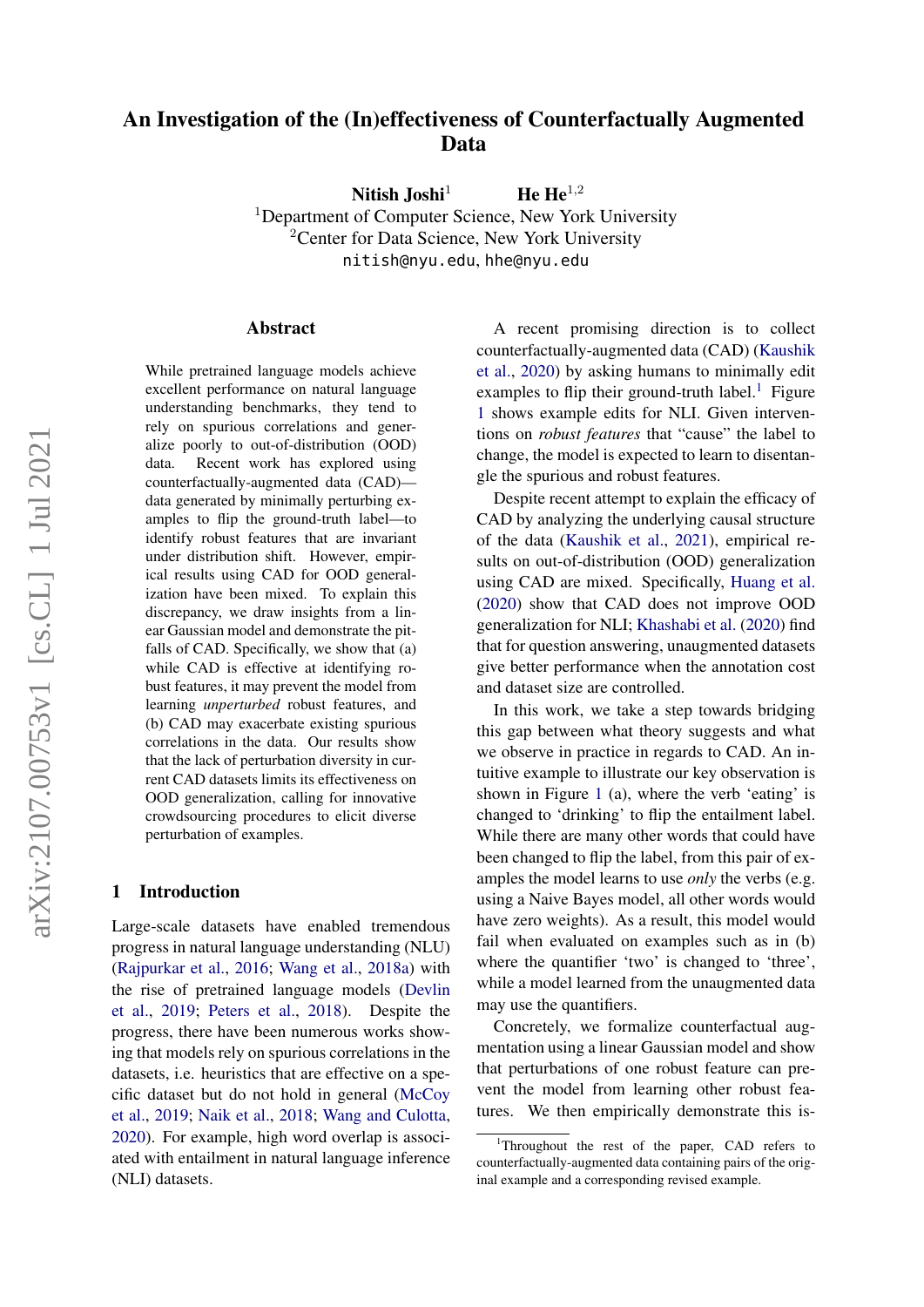**Premise**: The lady is standing next to her two children who are eating a pizza. **Original Hypothesis**: The two children near the lady are eating something. (Entailment) **Revised Hypothesis**: The two children near the lady are drinking something. (Contradiction)

#### (a)

**Premise**: The lady is standing next to her two children who are eating a pizza. **Original Hypothesis:** The two children near the lady are eating something. (Entailment) **Revised Hypothesis**: The three children near the lady are eating something. (Contradiction)

### (b)

<span id="page-1-0"></span>Figure 1: Illustration of counterfactual examples in Natural Language Inference. Augmenting examples like (a) hurts performance on examples like (b) where a different robust feature has been perturbed, since the first example encourages the model to exclusively focus on the highlighted words.

sue in two CAD datasets collected for NLI and QA. We identify the robust features by categorizing the edits into different *perturbation types* following [Wu et al.](#page-10-4) [\(2021\)](#page-10-4) (e.g. negating a sentence or changing the quantifiers), and show that models do not generalize well to unseen perturbation types, sometimes performing worse than models trained on unaugmented data.

A direct result from our analysis of the relation between perturbation types and generalization is that CAD is more beneficial in the low-data regime. With increasing data size, improvement from using CAD plateaus compared to unaugmented data, suggesting that the number of perturbation types in existing CAD datasets does not keep increasing.

Next, we demonstrate that CAD may exacerbate existing spurious correlations. If the crowdworkers authoring CAD are not instructed to target any known spurious correlations, they may suffer from similar annotation biases arising from the standard crowdsourcing protocol. Specifically, we find that CAD exacerbates word overlap bias [\(McCoy et al.,](#page-9-0) [2019\)](#page-9-0) and negation word bias [\(Gururangan et al.,](#page-9-6) [2018a\)](#page-9-6) observed in SNLI.

In sum, we show that current CAD datasets are limited by the specific robust features that are perturbed, and can exacerbate existing spurious correlations. Our results highlight the importance of increasing diversity of counterfactual perturbations in crowdsourcing: We need to elicit more diverse edits of examples, and collect targeted counterfac-tual examples that fix bugs in current models.<sup>[2](#page-1-1)</sup>

#### <span id="page-1-3"></span>2 Analysis of a Toy Example

In this section, we formalize counterfactual augmentation and discuss under what conditions it is effective using a Gaussian model and squared loss for simplicity.

#### 2.1 Learning under Spurious Correlation

We adopt the setting in [Rosenfeld et al.](#page-10-5) [\(2020\)](#page-10-5): each example consists of *robust features*  $x_r \in$  $\mathbb{R}^{d_r}$ , whose joint distribution with the label is invariant during training and testing, and *spurious features*  $x_s \in \mathbb{R}^{d_s}$  whose joint distribution varies at test time. Here  $d_r$  and  $d_s$  denote feature dimensions. We consider a binary classification setting where the label  $y \in \{-1, 1\}$  is drawn from a uniform distribution, and both the robust and spurious features are drawn from Gaussian distributions. Specifically, an example  $x = [x_r, x_s] \in \mathbb{R}^d$ is generated by the following process (where  $d =$  $d_r + d_s$ ):

$$
y = \begin{cases} 1 & \text{w.p. } 0.5 \\ -1 & \text{otherwise} \end{cases}
$$
 (1)

$$
x_r \mid y \sim \mathcal{N}(y\mu_r, \sigma_r^2 I) , \qquad (2)
$$

$$
x_s \mid y \sim \mathcal{N}(y\mu_s, \sigma_s^2 I) \,, \tag{3}
$$

where  $\mu_r \in \mathbb{R}^{d_r}$  and  $\mu_s \in \mathbb{R}^{d_s}$ ,  $\sigma_r, \sigma_s \in \mathbb{R}$ , and  $I$  is the identity matrix. The corresponding data distribution is denoted by  $D$ . Note that the relation between y and the spurious features  $x_s$  depends on  $\mu_s$  and  $\sigma_s$ , which may change at test time, thus relying on  $x_s$  may lead to poor OOD performance.<sup>[3](#page-1-2)</sup>

<span id="page-1-1"></span> $2^2$ Code is available at [https://github.com/joshinh/](https://github.com/joshinh/investigation-cad) [investigation-cad](https://github.com/joshinh/investigation-cad).

<span id="page-1-2"></span><sup>&</sup>lt;sup>3</sup>This model corresponds to the anti-causal setting [\(Scholkopf et al.,](#page-10-6) [2012\)](#page-10-6), i.e. the label causing the features. We adopt this setting since it is consistent with how most data is generated in tasks like NLI, sentiment analysis etc.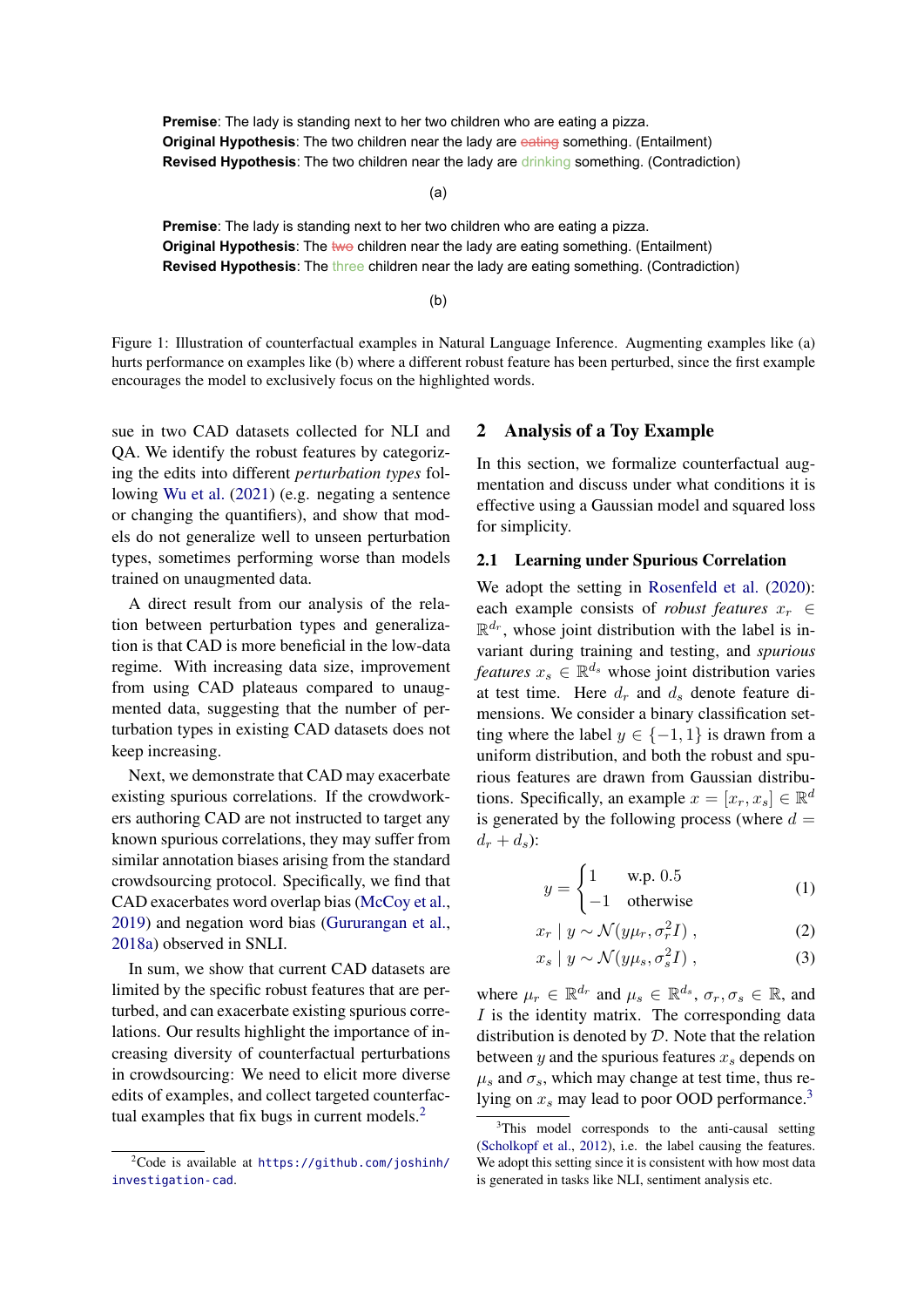We consider the setting with infinite samples and learn a linear model  $(y = w^T x$  where  $w \in$  $\mathbb{R}^d$ ) by least square regression. Let  $\hat{w} \in \mathbb{R}^d$  be the optimal solution on  $D$  (without any counterfactual augmentation), the closed form solution is:

$$
Cov(x, x)\hat{w} = Cov(x, y)
$$
 (4)

$$
\hat{w} = \left[\Sigma_r^{-1} \mu_r, \Sigma_s^{-1} \mu_s\right],\qquad(5)
$$

where  $\text{Cov}(\cdot)$  denotes the covariance, and  $\Sigma_r$  and  $\Sigma_s$  are covariance matrices of  $x_r$  and  $x_s$ , respectively. Note that this model relies on spurious features  $x_s$  whose dependence on y can vary at test time, thus it may have poor performance under distribution shift. A robust model  $w_{\text{inv}}$  that is invariant to spurious correlation would ignore  $x_s$ :

$$
w_{\text{inv}} = \left[\Sigma_r^{-1} \mu_r, 0\right].\tag{6}
$$

We define the error of  $w$  to be the squared loss with respect to predictions given by the robust model:

$$
\ell(w) = \mathbb{E}_{x \sim \mathcal{D}} \left[ (w_{\text{inv}}^T x - w^T x)^2 \right]. \tag{7}
$$

It then follows that:

$$
\ell(\hat{w}) = \mathbb{E}_{x \sim \mathcal{D}} \left[ (\mu_s^T \Sigma_s^{-1} x_s)^2 \right]
$$
  
=  $\mathbb{E}_{x \sim \mathcal{D}} \left[ \mu_s^T \Sigma_s^{-1} x_s x_s^T \Sigma_s^{-1} \mu_s \right]$   
=  $\mu_s^T \Sigma_s^{-1} (\Sigma_s + \mu_s \mu_s^T) \Sigma_s^{-1} \mu_s.$  (8)

#### 2.2 Counterfactual Augmentation

The counterfactual data is generated by editing an example to flip its label. We model the perturbation by an *edit vector*  $z$  that translates  $x$  to change its label from y to  $-y$  (i.e. from 1 to -1 or vice-versa). For instance, the counterfactual example of a positive example  $(x, +1)$  is  $(x+z, -1)$ . Specifically, we define the edit vector to be  $z =$  $[yz_r, yz_s] \in \mathbb{R}^d$ , where  $z_r \in \mathbb{R}^{d_r}$  and  $z_s \in \mathbb{R}^{d_s}$  are displacement for the robust and spurious features, respectively. Note that  $z$  is label-dependent such that examples with different labels are translated in opposite directions. Therefore, the counterfactual example  $(x^c, -y)$  generated from  $(x, y)$  has the following distribution:

$$
x_r^c \mid -y \sim \mathcal{N}(y(\mu_r + z_r), \sigma_r^2 I) , \qquad (9)
$$

$$
x_s^c \mid -y \sim \mathcal{N}(y(\mu_s + z_s), \sigma_s^2 I) \,. \tag{10}
$$

The model is then trained on the combined set of original examples  $x$  and counterfactual examples  $x^c$ , whose distribution is denoted by  $\mathcal{D}_c$ .

Optimal edits. Ideally, the counterfactual data should de-correlate  $x_s$  and y, thus it should only perturb the robust features  $x_r$ , i.e.  $z = [yz_r, 0]$ . To find the displacement  $z_r$  that move x across the decision boundary, we maximize the log-likelihood of the flipped label under the data generating distribution D:

$$
z_r^* = \underset{z_r \in \mathbb{R}^{d_r}}{\arg \max} \mathbb{E}_{(x,y) \sim \mathcal{D}} \log p(-y \mid x + [yz_r, 0])
$$

$$
= -2\mu_r. \tag{11}
$$

Intuitively, it moves the examples towards the mean of the opposite class along coordinates of the robust features.

Using the edits specified above, if the model trained on  $\mathcal{D}_c$  has optimal solution  $\hat{w}_c$ , we get:

$$
Cov(x, x)\hat{w}_c = Cov(x, y)
$$

$$
\hat{w}_c = \left[\sum_r^{-1} \mu_r, 0\right] = w_{\text{inv}}
$$
(12)

<span id="page-2-1"></span>Thus the optimal edits recover the robust model  $w<sub>inv</sub>$ , demonstrating the effectiveness of CAD.

Incomplete edits. There is an important assumption made in arriving at the above result: we have assumed *all* robust features are edited. Suppose we have two sets of robust features  $x_{r1}$  and  $x_{r2}$ <sup>[4](#page-2-0)</sup> then *not* editing  $x_{r2}$  would effectively make it appear spurious to the model and indistinguishable from  $x_s$ .

In practice, this happens when there are multiple robust features but only a few are perturbed during counterfactual augmentation, which is common during data collection since workers are instructed to make minimal edits. Considering the NLI example, if all entailment examples are flipped to non-entailment ones by inserting a negation word, then the model will only rely on negation to make predictions.

More formally, consider the case where original examples  $x = [x_{r1}, x_{r2}, x_s]$  and counterfactual examples are generated by incomplete edits  $z = [z_{r1}, 0, 0]$  that perturb only  $x_{r1}$ . Using the same analysis above where  $z_{r1}$  is chosen by maximum likelihood estimation, the model learned on the incompletely augmented data is  $\hat{w}_{inc}$  =  $[\Sigma_{r_1}^{-1} \mu_{r_1}, 0, 0]$ . Given the definition [\(7\)](#page-2-1), the error for this model is:

$$
\ell(\hat{w}_{\text{inc}}) = \mu_{r2}^T \Sigma_{r2}^{-1} (\Sigma_{r2} + \mu_{r2} \mu_{r2}^T) \Sigma_{r2}^{-1} \mu_{r2}. \tag{13}
$$

<span id="page-2-0"></span><sup>4</sup>We assume they are conditionally independent given the label.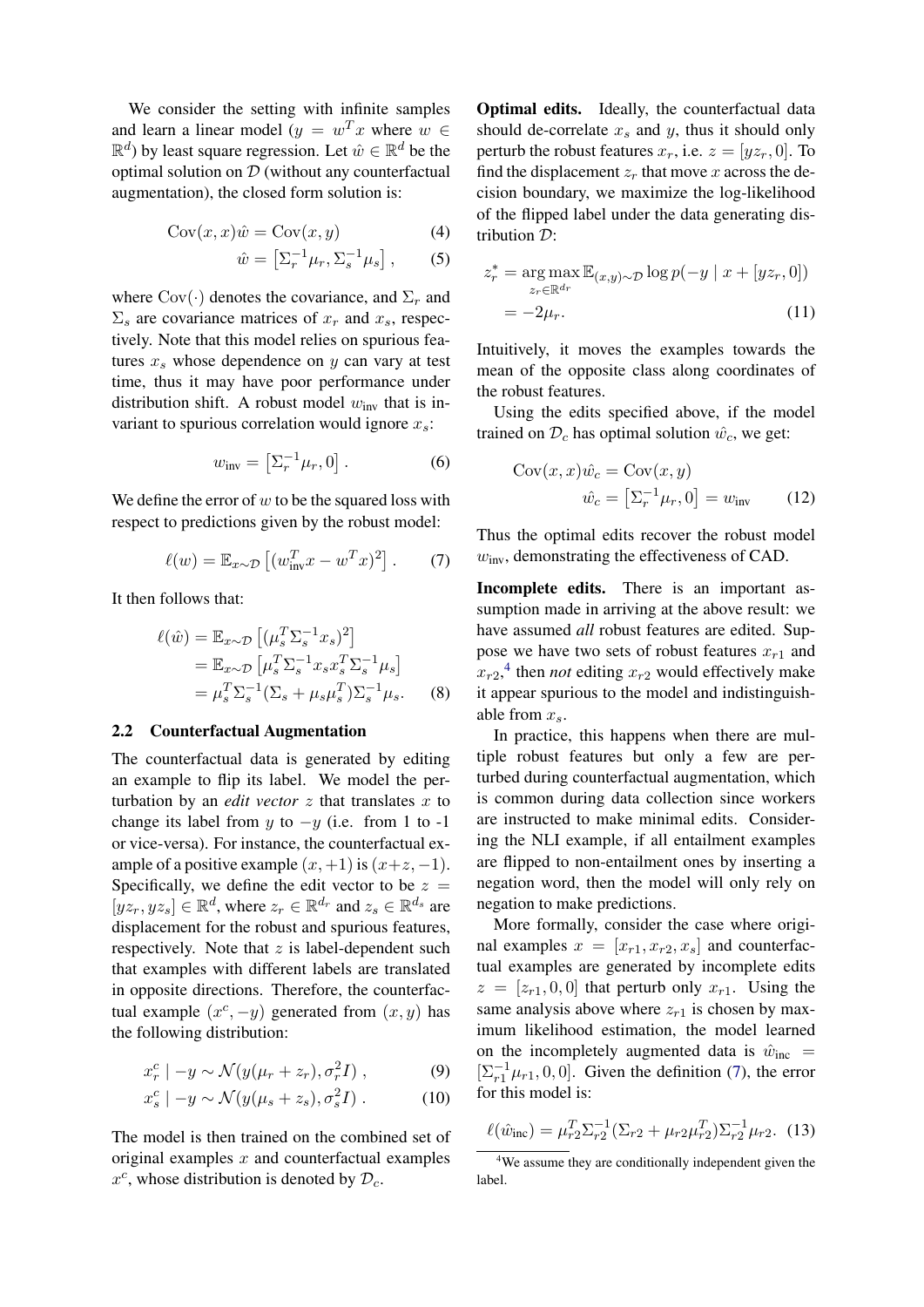Assuming all variables have unit variance (thus the error reduces to  $\ell(\hat w) = \|\mu_s\|^2 + \|\mu_s\|^4$ ), then  $\hat w_{\rm inc}$ learned on the counterfactual data would have a larger error than  $\hat{w}$  learned on the unaugmented data if  $\|\mu_{r2}\| > \|\mu_{s}\|$ , where  $\|\cdot\|$  denotes the Euclidean norm. Next, we show that the problem of incomplete edits is exhibited in real CAD too.

### 3 Diversity and Generalization in CAD

In this section, we test the following hypothesis based on our analysis in the toy setting: models trained on CAD are limited by the specific robust features that are perturbed and may not learn other unperturbed robust features. We empirically analyze how augmenting counterfactual examples by perturbing one robust feature affects the performance on examples generated by perturbing other robust features.

### 3.1 Experiment Design

Perturbation types. Unlike the toy example, in NLU it is not easy to define robust features since they typically correspond to the semantics of the text (e.g. sentiment).

We therefore define robust features as latent variables that generate the sentence form (e.g. sentiment, tense, action, etc.). Perturbing a robust feature would change certain words in the sentence. As an example, in Figure [1](#page-1-0) (b), perturbation of the quantity is reflected as a change in the word 'two' to 'three'.

To uncover the latent robust features, we use linguistically-inspired rules [\(Wu et al.,](#page-10-4) [2021\)](#page-10-4) to categorize the edits into several *perturbation types*: negation, quantifier, lexical, insert, delete and resemantic. Table [1](#page-4-0) gives the definitions of each type in the context of NLI. $<sup>5</sup>$  $<sup>5</sup>$  $<sup>5</sup>$ </sup>

Train/test sets. Both the training sets and the test sets contain counterfactual examples corresponding to a particular perturbation type. To test the generalization from one perturbation type to another, we use two types of test sets: *aligned test sets* that contain CAD generated by the same perturbation type as the training data; and *unaligned test sets* whose examples are generated by unseen perturbation types (e.g. training on examples from lexical and testing on examples from negation).

### <span id="page-3-3"></span>3.2 Experimental Setup

Data. We experiment on two CAD datasets collected from SNLI [\(Kaushik et al.,](#page-9-2) [2020\)](#page-9-2) and BoolQ [\(Khashabi et al.,](#page-9-5) [2020\)](#page-9-5), respectively. The size of the paired data (seed examples and edited examples) for each perturbation type is given in Table [1.](#page-4-0) Since some types (e.g. delete) contain too few examples for training, we train on the top three largest perturbation types for NLI (lexical, insert and resemantic) and QA (lexical, negation and resemantic).

For SNLI, to control for dataset sizes across all experiments, we use 700 seed examples and their corresponding 700 perturbations for each of the three perturbation types. As a baseline ('SNLI seed'), we subsample examples from SNLI to create a similar sized dataset for comparison.[6](#page-3-1)

For BoolQ, our initial experiments show that training on only CAD does not reach above random-guessing. Thus, for each of the three perturbation types we use all training examples in BoolQ [\(Clark et al.,](#page-8-1) [2019a\)](#page-8-1) and replace 683 randomly selected examples (which is the size of the smallest CAD dataset among the three perturbation types used in training as shown in Table [1\)](#page-4-0) with CAD. Each of the three counterfactual datasets have a total of 9427 examples. As a baseline ('BoolQ seed'), we train on the same number of examples sampled from the BoolQ training data.

Model. We use RoBERTa [\(Liu et al.,](#page-9-7) [2019\)](#page-9-7) from the Hugging Face implementation [\(Wolf et al.,](#page-10-7) [2019\)](#page-10-7) to train all our models. For NLI, models are trained for a maximum of 10 epochs, and for QA all models are trained for a maximum of 5 epochs (convergence is faster due to larger dataset sizes). The best model is selected using performance on a held-out development set, that includes examples from the same perturbation type as in the training data. To account for the small dataset sizes, we run all our experiments across 5 different random seeds and report the mean and standard deviation.

## <span id="page-3-2"></span>3.3 Generalization to Unseen Perturbation Types

We discuss results for the main question in this section—how does adding CAD corresponding to

<span id="page-3-0"></span><sup>&</sup>lt;sup>5</sup>Since these types are not mutually exclusive, we set a precedence order among them when there are ambiguities.

<span id="page-3-1"></span> $6$ We observe similar trends when using different subsets of the SNLI data. We report the mean and standard deviation across different subsets in the Appendix [A.2.](#page-11-0)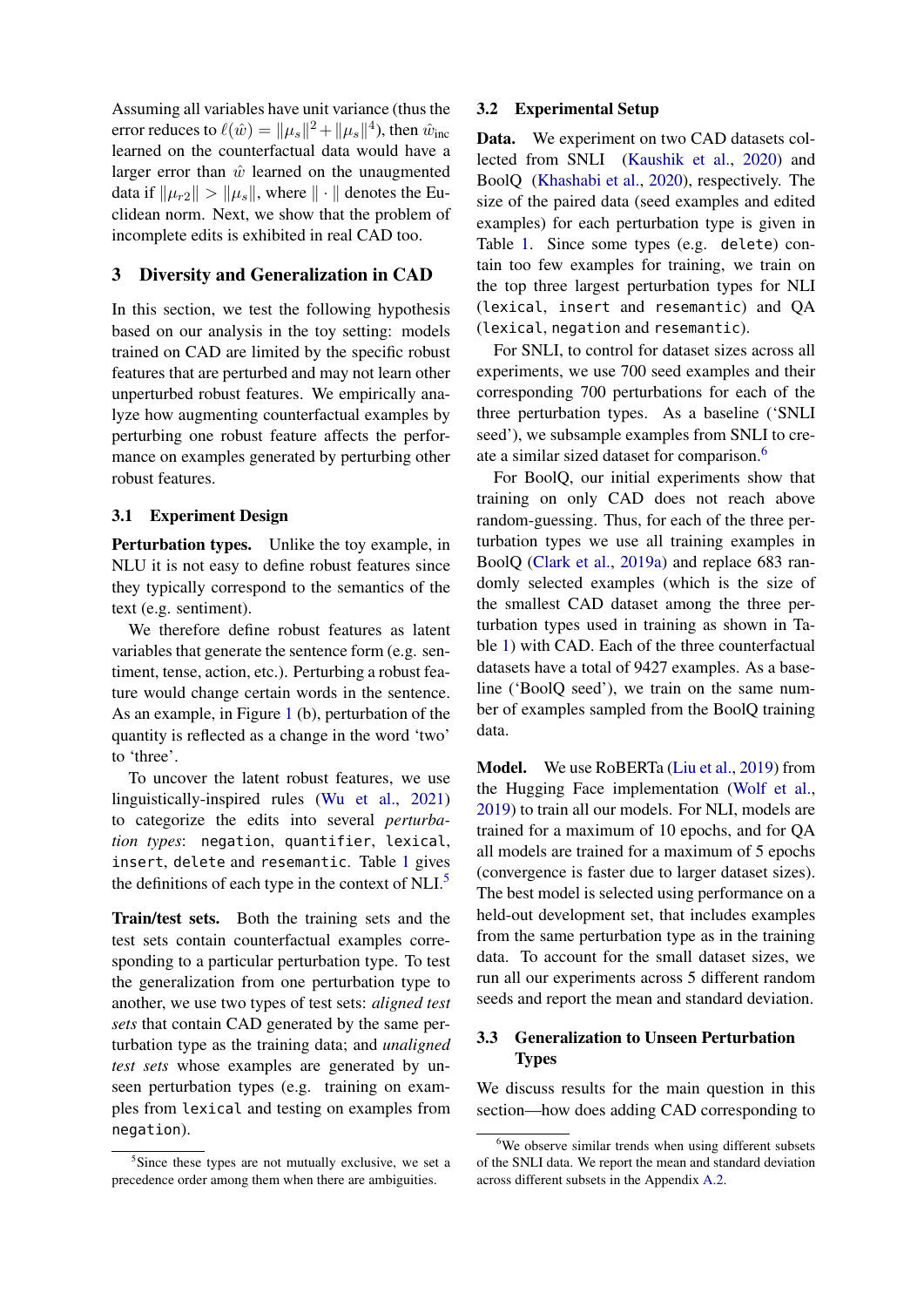| <b>Type</b> | Definition & Example                                                                                                            | # of examples |      |
|-------------|---------------------------------------------------------------------------------------------------------------------------------|---------------|------|
|             |                                                                                                                                 | NLI           | QA   |
| negation    | Change in negation modifier<br>A dog is not fetching anything.                                                                  | 200           | 683  |
| quantifier  | Change in words with numeral POS tags<br>The lady has $\frac{many}{} \rightarrow$ three children.                               | 344           | 414  |
| lexical     | Replace few words without breaking the POS tags<br>The boy is swimming $\rightarrow$ running.                                   | 1568          | 1737 |
| insert      | Only insert words or short phrases<br>The tall man is digging the ground.                                                       | 1462          | 536  |
| delete      | Only delete word or short phrases<br>The lazy person just woke up.                                                              | 562           | 44   |
| resemantic  | Replaced short phrases without affecting parsing tree<br>The actor $\frac{2}{3}$ actor $\frac{2}{3}$ and just met the director. | 2760          | 1866 |

<span id="page-4-0"></span>Table 1: Definition of the perturbation types and the corresponding number of examples in the NLI CAD dataset released by [\(Kaushik et al.,](#page-9-2) [2020\)](#page-9-2) and the BoolQ CAD dataset released by [Khashabi et al.](#page-9-5) [\(2020\)](#page-9-5). In the example edits, the deleted words are shown in red and the newly added words are shown in green.

| Train Data | lexical        | insert                 | resemantic              | quantifier     | negation       | delete                 |
|------------|----------------|------------------------|-------------------------|----------------|----------------|------------------------|
| SNLI seed  | $75.16_{0.32}$ | 74.94 <sub>1.05</sub>  | $76.77_{0.74}$          | $74.36_{0.21}$ | $69.25_{209}$  | $65.76_{2,34}$         |
| lexical    | $79.70_{2.07}$ | $68.61$ <sub>526</sub> | $71.46$ <sub>3.07</sub> | $69.90_{3.83}$ | $66.00_{2.99}$ | $61.76$ <sub>527</sub> |
| insert     | $67.83_{3.96}$ | $79.30_{0.39}$         | $70.53_{2.19}$          | $66.31_{3,10}$ | $55.0_{4,10}$  | $69.75_{2.43}$         |
| resemantic | $77.14_{212}$  | $76.43_{1.05}$         | $75.31_{1,10}$          | $71.26_{0.36}$ | $66.75_{1.69}$ | $70.16_{1.09}$         |

<span id="page-4-1"></span>Table 2: Accuracy of NLI CAD on both aligned and unaligned test sets. We report the mean and standard deviation across 5 random seeds. Each dataset has a total of 1400 examples. On average models perform worse on unaligned test sets (i.e. unseen perturbation types).

one perturbation type affect performance on examples generated by other perturbation types? Table [2](#page-4-1) and [3](#page-5-0) give the detailed results for NLI and QA respectively.

CAD performs well on aligned test sets. We see that on average models perform very well on the aligned test sets (same perturbation type as the training set), but do not always do well on unaligned test sets (unseen perturbation types), which is consistent with our analysis in Section [2.](#page-1-3) On SNLI, one exception is resemantic, which performs well on other perturbation types too. We believe this is because it is a broad category (replacing any constituent) that easily transfer to other types such as lexical (replacing any word). Similarly, on BoolQ, lexical and resemantic both perform better than the baseline on some unaligned test sets (e.g. quantifier), but they perform much better on the aligned test sets.

CAD sometimes performs worse than the baseline on unaligned test sets. For example, on SNLI, training on insert does much worse than the SNLI baseline on lexical and resemantic. Similarly, SNLI seed performs best on quantifier and negation. On BoolQ, training on negation does slightly worse than the baseline on lexical and resemantic. This suggests that augmenting perturbations of one robust feature may prevent the model from learning other robust features (that could have been learned without the augmentation).

### 3.4 Generalization to Out-of-Distribution Data

In Section [3.3,](#page-3-2) we have seen that training on CAD generated by a single perturbation type does not generalize well to unseen perturbation types. However, in practice CAD contains many different perturbation types. Do they cover enough robust features to enable OOD generalization?

Increasing Diversity: We first verify that increasing the number of perturbed robust features leads to better OOD generalization. Specifically,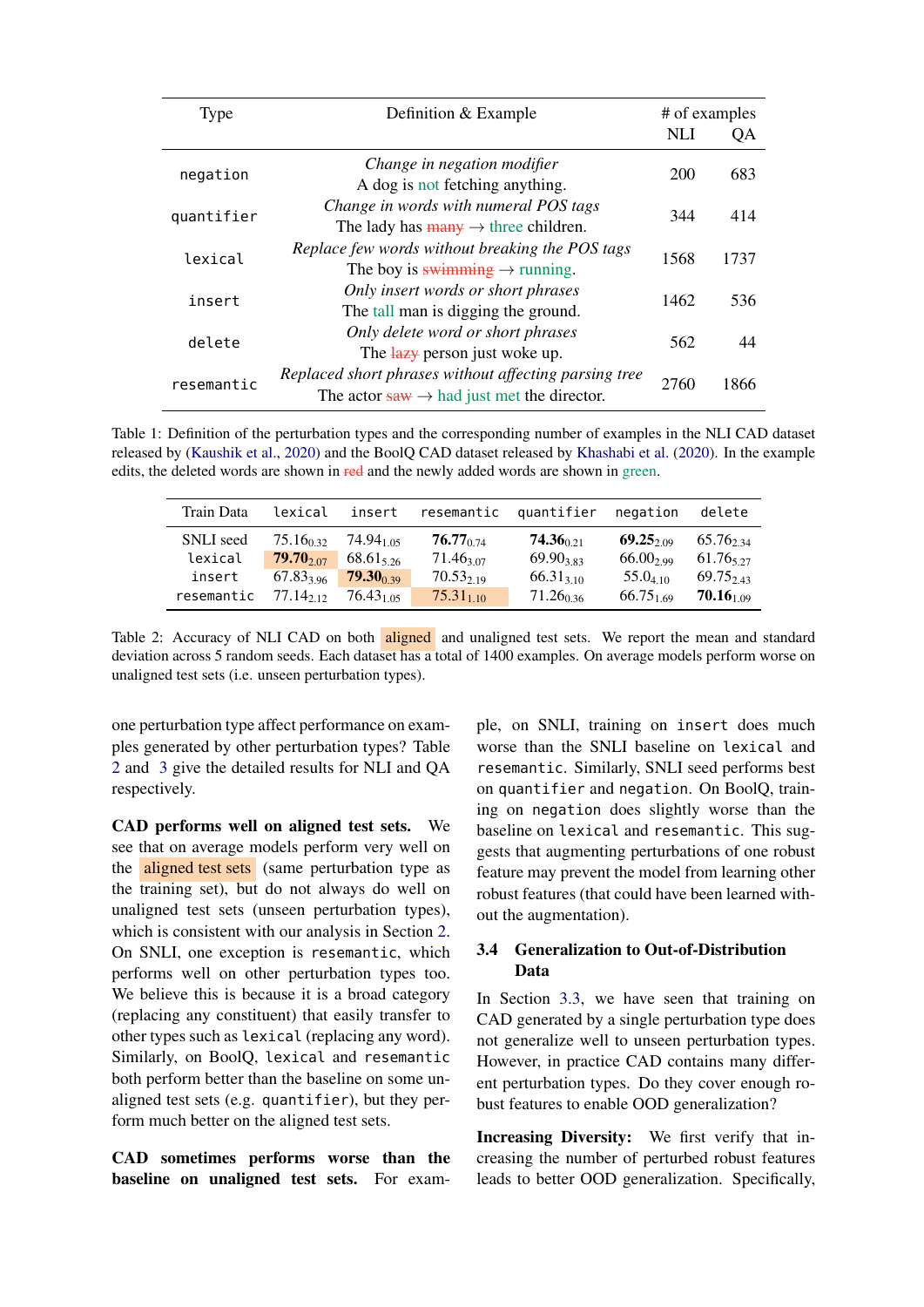| Train Data | lexical        | negation       | resemantic             | quantifier     | insert         |
|------------|----------------|----------------|------------------------|----------------|----------------|
| BoolO seed | $65.79_{2,11}$ | $62.61_{2.65}$ | $68.97_{1.83}$         | $61.00_{1.65}$ | $57.11_{0.67}$ |
| lexical    | $77.38_{1.04}$ | $64.32_{2.18}$ | $80.78$ <sub>146</sub> | $70.75_{2.03}$ | $66.77_{135}$  |
| negation   | $63.18_{1.46}$ | $72.91_{2.31}$ | $66.74_{222}$          | $61.75_{2.44}$ | $65.42_{1.45}$ |
| resemantic | $72.29_{0.72}$ | $64.92_{1.56}$ | $75.60_{2.11}$         | $70.00_{2.85}$ | $64.91_{2.31}$ |

<span id="page-5-0"></span>Table 3: Accuracy of BoolQ CAD on both **aligned** and unaligned test sets. We report the mean and standard deviation across 5 random seeds. Each dataset has a total of 9427 examples. On average models perform worse on unaligned test sets (i.e. unseen perturbation types).



<span id="page-5-1"></span>Figure 2: OOD accuracy on MNLI of models trained on SNLI CAD and SNLI seed (baseline) with increasing number of perturbation types and fixed training set size. More perturbation types in the training data leads to higher OOD accuracy.

we train models on subsets of SNLI CAD with increasing coverage of perturbation types and evaluate on MNLI as the OOD data. Starting with only insert, we add one perturbation type at a time until all types are included; the total number of examples are fixed throughout the process at 1400 (which includes 700 seed examples and their corresponding 700 perturbations).

Figure [2](#page-5-1) shows the OOD accuracy on MNLI when trained on CAD and SNLI seed examples of the same size. We observe that as the number of perturbation types increases, models generalize better to OOD data despite fixed training data size. The result highlights the importance of collecting a diverse set of counterfactual examples, even if each perturbation type is present in a small amount.

[Huang et al.](#page-9-4) [\(2020\)](#page-9-4) show that CAD does not improve over the SNLI seed on MNLI; here we see that when all perturbation types are included, it outperforms the SNLI baseline. The results are not contradictory since our models are trained on a subset of CAD. Thus we investigate the impact



<span id="page-5-2"></span>Figure 3: Accuracy on the OOD set (MNLI) for models trained on increasing amounts of NLI CAD. CAD is more beneficial in the low data regime, but its benefits taper off (compared to SNLI baseline of similar sizes) as the dataset size increases.

of training data size next.

Role of Dataset Size: To better understand the role dataset size plays in OOD generalization, we plot the learning curve on SNLI CAD in Figure [3,](#page-5-2) where we gradually increase the amount of CAD for training. The baseline model is trained on SNLI seed examples of the same size, and all models are evaluated on MNLI (as the OOD dataset). We also conduct a similar experiment on BoolQ in Figure [4,](#page-6-0) where a subset of MultiRC [\(Khashabi](#page-9-8) [et al.,](#page-9-8) [2018\)](#page-9-8) is used as the OOD dataset following [Khashabi et al.](#page-9-5) [\(2020\)](#page-9-5). Since the test set is unbalanced, we report F1 scores instead of accuracy in this case.

We observe that on SNLI, CAD is beneficial for OOD generalization only in low data settings  $\ll 2000$  examples). As the amount of data increases, the comparable SNLI baseline performs better than CAD. On BoolQ, we observe that CAD is comparable to the baseline in the low data setting ( $\sim$  1000 examples). Surprisingly, models trained on CAD perform worse on the OOD test set with increasing training sizes. We suspect this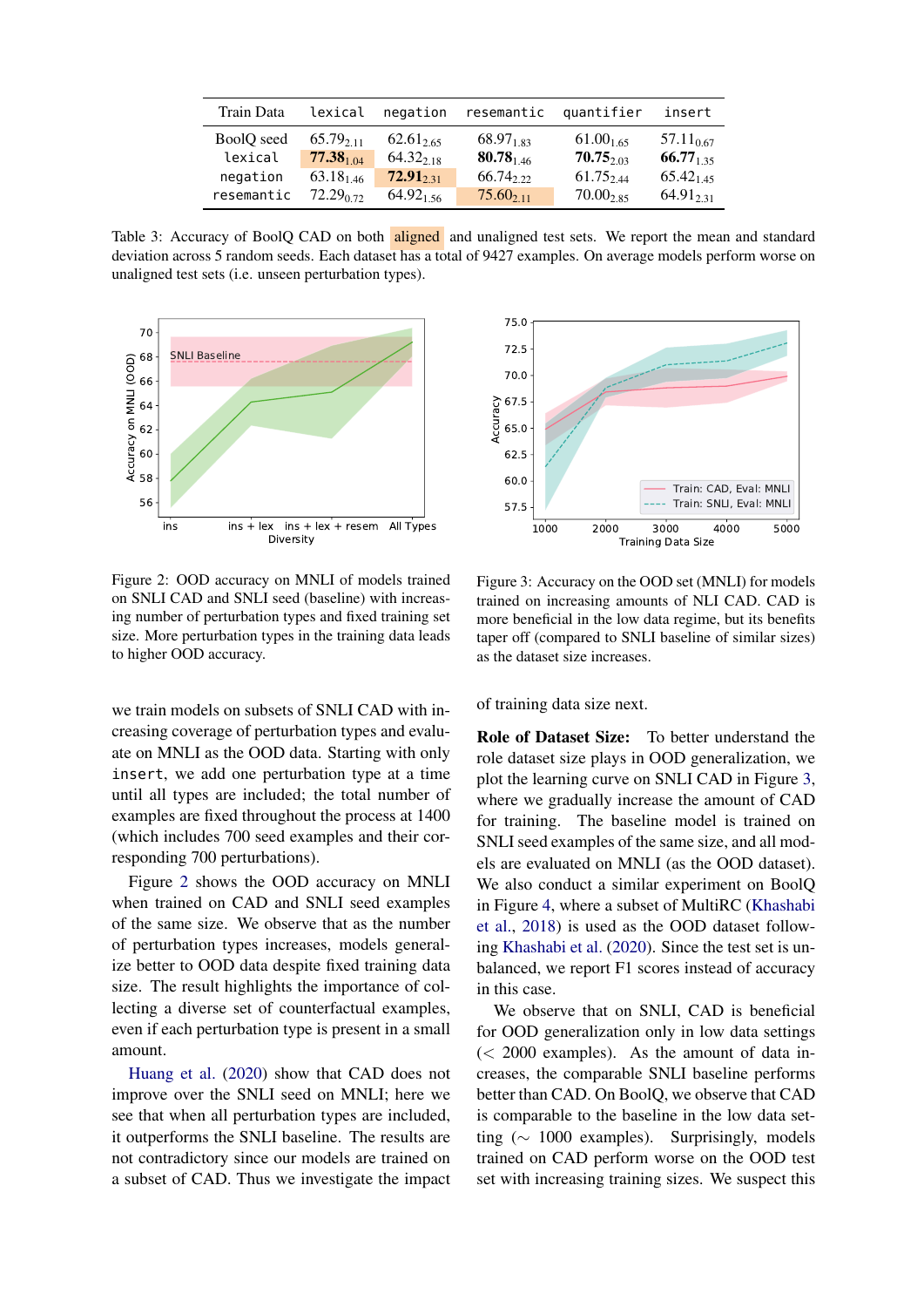

<span id="page-6-0"></span>Figure 4: F1 score on the OOD set (MultiRC) for models trained on increasing amounts of QA CAD. CAD performs comparable to the baseline in the low data regime, but surprisingly performs worse with increasing dataset sizes, probably due to overfitting to a few perturbation types

|                          | <b>BERT</b>             | <b>ROBERTa</b> |
|--------------------------|-------------------------|----------------|
| SNLI seed $59.74_{0.29}$ |                         | $73.77_{1.16}$ |
| CAD                      | $60.18$ <sub>1.05</sub> | $70.05_{1.15}$ |

<span id="page-6-1"></span>Table 4: Accuracy on MNLI of different pretrained models fine-tuned on SNLI seed and CAD. The numbers show the mean and standard deviation across 5 runs. CAD seems to be less beneficial when using better pretrained models.

happens since models overfit to the specific perturbation types present in BoolQ CAD.

To intuitively understand why this happens, note that as we increase the amount of data, the diversity of robust features covered by the seed examples also increases. On the other hand, the benefit of CAD is restricted to the *perturbed* robust features. The plateaued performance of CAD (in the case of NLI) shows that the diversity of perturbations may not increase with the data size as fast as we would like, calling for better crowdsourcing protocols to elicit diverse edits from workers.

Role of Pretraining: [Tu et al.](#page-10-8) [\(2020\)](#page-10-8) show that larger pretrained models generalize better from minority examples. Therefore in our case we would expect CAD to have limited benefit on larger pretrained models since they can already leverage the diverse (but scarce) robust features revealed by SNLI examples. The results of BERT [\(Devlin et al.,](#page-8-0) [2019\)](#page-8-0) and RoBERTa [\(Liu et al.,](#page-9-7) [2019\)](#page-9-7) models trained on SNLI CAD are shown in Table [4.](#page-6-1) When using RoBERTa, CAD does



<span id="page-6-2"></span>Figure 5: Fraction of entailment/neutral/contradiction examples in the SNLI seed set and CAD where the negation words are present in the hypothesis. We observe that the distribution is more skewed towards contradiction in CAD compared to the seed examples.

|                  | Stress Test    | MNLI subset           |
|------------------|----------------|-----------------------|
| <b>SNLI</b> Seed | $57.51_{4.63}$ | $63.26_{3.83}$        |
| CAD              | $49.58_{1.47}$ | 55.66 <sub>4.24</sub> |

<span id="page-6-3"></span>Table 5: Accuracy of models on challenge examples in the stress test and MNLI, where non-contradiction examples contain a negation word in the hypothesis. Models trained on CAD perform worse on both sets, implying that they exacerbate the negation bias.

not improve over the SNLI seed baseline, which suggests that current CAD datasets may not have much better coverage of robust features than what stronger pretrained models can already learn from benchmarks like SNLI.

## 4 CAD Exacerbates Existing Spurious Correlation

An artifact of underdiverse perturbations is newly introduced spurious correlations. As an example, in the extreme case where all entailment examples are flipped to non-entailment by adding negation words (negation in Table [1\)](#page-4-0), the model would learn to exclusively rely on the existence of negation words to make predictions, which is clearly undesirable.

In this section, we study the impact of CAD on two known spurious correlations in NLI datasets: word overlap bias [\(McCoy et al.,](#page-9-0) [2019\)](#page-9-0); and negation word bias [\(Gururangan et al.,](#page-9-9) [2018b\)](#page-9-9).

Negation bias. We take examples where there is a presence of a negation word (i.e. "no", "not", "n't") in the hypothesis, and plot the fraction of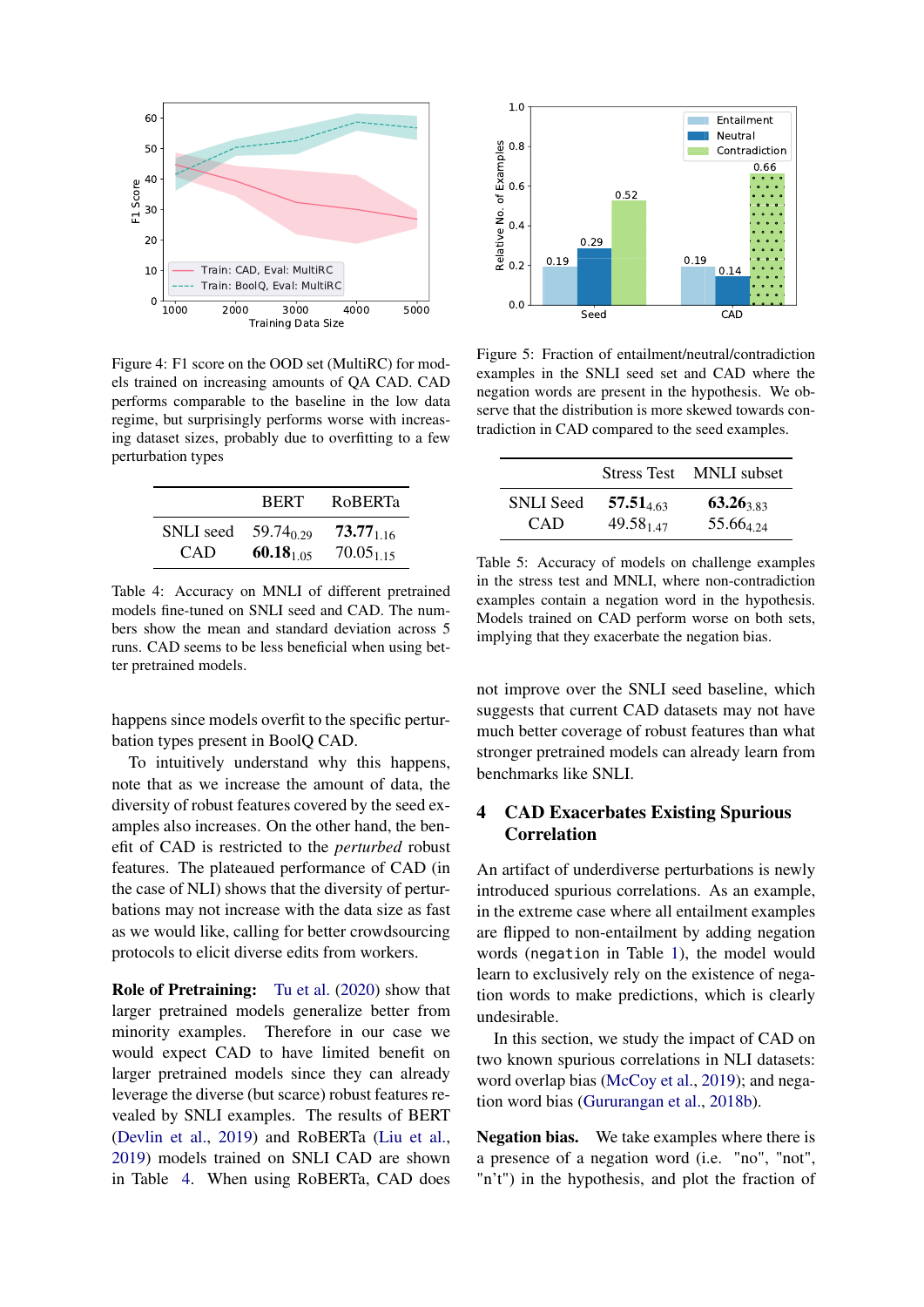

<span id="page-7-1"></span>Figure 6: Fraction of entailment/neutral/contradiction examples in the SNLI seed set and CAD where the word-overlap bias is observed. The distribution is more skewed towards entailment in CAD than in the seed examples.

examples in each class in both the seed and the corresponding CAD examples in Figure [5.](#page-6-2) We observe that CAD amplifies the fraction of contradiction examples when negation words are present in the hypothesis.

Further, to test if models trained on CAD suffer more from the negation bias, we train models on CAD and SNLI examples (of the same size), and evaluate them on challenge examples where the negation word is present in the hypothesis but the gold label is not contradiction. Specifically, we test on the 'negation' part of the stress test [\(Naik et al.,](#page-9-1)  $2018$ )<sup>[7](#page-7-0)</sup> and challenge examples in the MNLI development set. Table [5](#page-6-3) shows that models trained on CAD perform worse on both test sets, implying that they rely more on the spurious correlation.

Word-overlap bias: We consider an NLI example to have high word overlap if more than 90% of words in the hypothesis are present in the premise. In Figure [6,](#page-7-1) we show the fraction of examples in each class in the high word overlap group from CAD and SNLI seed examples of the same size. Similar to what we have seen for the negation bias, CAD shows a stronger (spurious) correlation between word overlap and entailment. Next, we evaluate models trained on SNLI examples and CAD on the HANS challenge set [\(McCoy et al.,](#page-9-0) [2019\)](#page-9-0), which specifically exploits the word overlap bias. Both models perform poorly  $\left($  < 10% ac-

### curacy).

Takeaway: This section reveals that in the process of creating counterfactual examples, we may exacerbate existing spurious correlation. The fundamental challenge is that perturbations of the robust features are only observed through word change in the sentence—it is hard to surface the underlying causal variables without introducing artifacts on the sentence form.

### 5 Related Work

Label-Perserving Data Augmentation: A common strategy to build more robust models is to augment existing datasets with examples similar to those from the target distribution. [Min](#page-9-10) [et al.](#page-9-10) [\(2020\)](#page-9-10) improve robust accuracy on NLI by augmenting syntactically-rich examples. [Jia](#page-9-11) [and Liang](#page-9-11) [\(2016\)](#page-9-11); [Andreas](#page-8-2) [\(2020\)](#page-8-2) recombine examples to achieve better compositional generalization. There has also been a recent body of work using task-agnostic data augmentation by paraphrasing [\(Wei and Zou,](#page-10-9) [2019\)](#page-10-9), back-translation [\(Sennrich et al.,](#page-10-10) [2016\)](#page-10-10) and masked language models [\(Ng et al.,](#page-10-11) [2020\)](#page-10-11). The main difference between these works and CAD, is that the minimal edits in these works are label-preserving whereas they are label-flipping in CAD—the former prevents models from being over-sensitive and the latter alleviate under-sensitivity to perturbations.

Counterfactual Data Augmentation: [Lu et al.](#page-9-12) [\(2020\)](#page-9-12); [Zmigrod et al.](#page-10-12) [\(2019\)](#page-10-12) use CAD to mitigate gender stereotypes. [Gardner et al.](#page-9-13) [\(2020\)](#page-9-13) build similar contrast sets for evaluation using edits from experts. In contrast, [Kaushik et al.](#page-9-2) [\(2020\)](#page-9-2) ask crowdworkers to produce minimal edits.

[Kaushik et al.](#page-9-3) [\(2021\)](#page-9-3) analyze a similar toy model (least squares regression) demonstrating the benefits of CAD, and showing that noising the edited spans hurts performance more than other spans. Our work is not at odds with their analysis. While spans identified by CAD are useful, we show that a lack of diversity in these spans limit the effectiveness of CAD, thus better coverage of robust features could potentially lead to better OOD generalization.

Robust Learning Algorithms: Another direction of work has explored learning more robust models without using additional augmented data. These methods essentially rely on learning debiased representations[—Wang et al.](#page-10-13) [\(2018b\)](#page-10-13) create

<span id="page-7-0"></span><sup>&</sup>lt;sup>7</sup>Synthetically created examples where the phrase "and false is not true" is appended to the hypothesis of MNLI examples.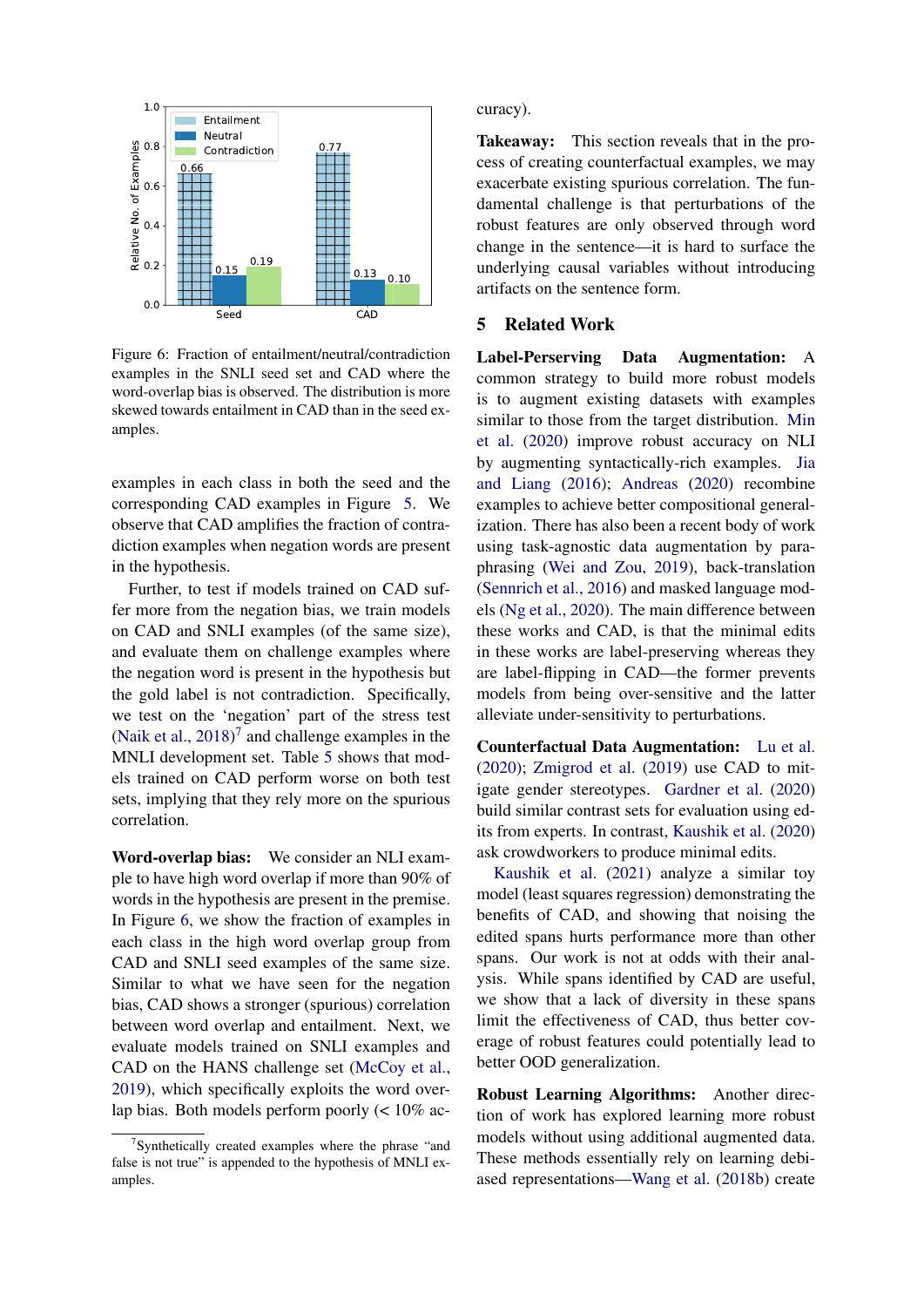a biased classifier and project its representation out of the model's representation. Along similar lines, [Belinkov et al.](#page-8-3) [\(2019\)](#page-8-3) remove hypothesisonly bias in NLI models by adversarial training. [He et al.](#page-9-14) [\(2019\)](#page-9-14) and [Clark et al.](#page-8-4) [\(2019b\)](#page-8-4) correct the conditional distribution given a biased model. [Utama et al.](#page-10-14) [\(2020\)](#page-10-14) build on this to remove 'unknown' biases, which assumes that a shallow model learns a biased representations. More recently, [Veitch et al.](#page-10-15) [\(2021\)](#page-10-15) use ideas from causality to formalize causal invariance, and learn invariant predictors without access to counterfactual examples. The main difference between these methods and CAD, is that the former generally requires some prior knowledge of what spurious correlations models learn (or when they learn such spurious correlation e.g. in the early stages of training), whereas CAD is a more general human-inthe-loop method that leverages humans' knowledge of robust features.

## 6 Conclusion and Future Directions

In this work, we analyzed a toy linear Gaussian model to better understand counterfactually augmented data. We identified the possible pitfalls of this method, and how it is evident in existing counterfactual datasets. We also analyzed how CAD amplifies existing spurious correlations, pointing out another point of concern. Given these observations, a natural question is: How can we fix these problems and make CAD more useful for OOD generalization? We briefly discuss a few directions which we think could be helpful:

- We can make use of strong generative models [\(Raffel et al.,](#page-10-16) [2020;](#page-10-16) [Lewis et al.,](#page-9-15) [2019\)](#page-9-15), to generate *diverse* minimal perturbations and then crowdsource labels on the collected data. The diversity can be ensured by masking diverse spans in the text to be in-filled, thus helping alleviate the problem of unperturbed robust features.
- An alternative to improving the crowdsourcing procedure, is to devise better learning algorithms which mitigate the issues pointed in this work. For example, given that we know the models do not always generalize well to unperturbed features, we can regularize the model to limit reliance on the perturbed features. This can be done explicitly (by penalizing the model's over-reliance

on the perturbed robust feature), or implicitly (by adding more data which requires the model to learn other unperturbed robust features).

## Acknowledgements

We thank Divyansh Kaushik, Tatsunori Hashimoto and members of the NYU ML2 group for discussion and feedback on the work. The first author is supported by a NSF Graduate Research Fellowship under grant number 1839302. This work was partly supported by Samsung Advanced Institute of Technology (Next Generation Deep Learning: From Pattern Recognition to AI).

## References

- <span id="page-8-2"></span>Jacob Andreas. 2020. Good-enough compositional data augmentation. In *ACL*.
- <span id="page-8-3"></span>Yonatan Belinkov, Adam Poliak, Stuart Shieber, Benjamin Van Durme, and Alexander Rush. 2019. Don't take the premise for granted: Mitigating artifacts in natural language inference. In *Proceedings of the 57th Annual Meeting of the Association for Computational Linguistics*, Florence, Italy. Association for Computational Linguistics.
- <span id="page-8-1"></span>Christopher Clark, Kenton Lee, Ming-Wei Chang, Tom Kwiatkowski, Michael Collins, and Kristina Toutanova. 2019a. BoolQ: Exploring the surprising difficulty of natural yes/no questions. In *NAACL*.
- <span id="page-8-4"></span>Christopher Clark, Mark Yatskar, and Luke Zettlemoyer. 2019b. Don't take the easy way out: Ensemble based methods for avoiding known dataset biases. In *EMNLP/IJCNLP*.
- <span id="page-8-0"></span>Jacob Devlin, Ming-Wei Chang, Kenton Lee, and Kristina Toutanova. 2019. [BERT: Pre-training](https://doi.org/10.18653/v1/N19-1423) [of deep bidirectional transformers for language](https://doi.org/10.18653/v1/N19-1423) [understanding.](https://doi.org/10.18653/v1/N19-1423) In *Proceedings of the 2019 Conference of the North American Chapter of the Association for Computational Linguistics: Human Language Technologies, Volume 1 (Long and Short Papers)*, pages 4171–4186, Minneapolis, Minnesota. Association for Computational Linguistics.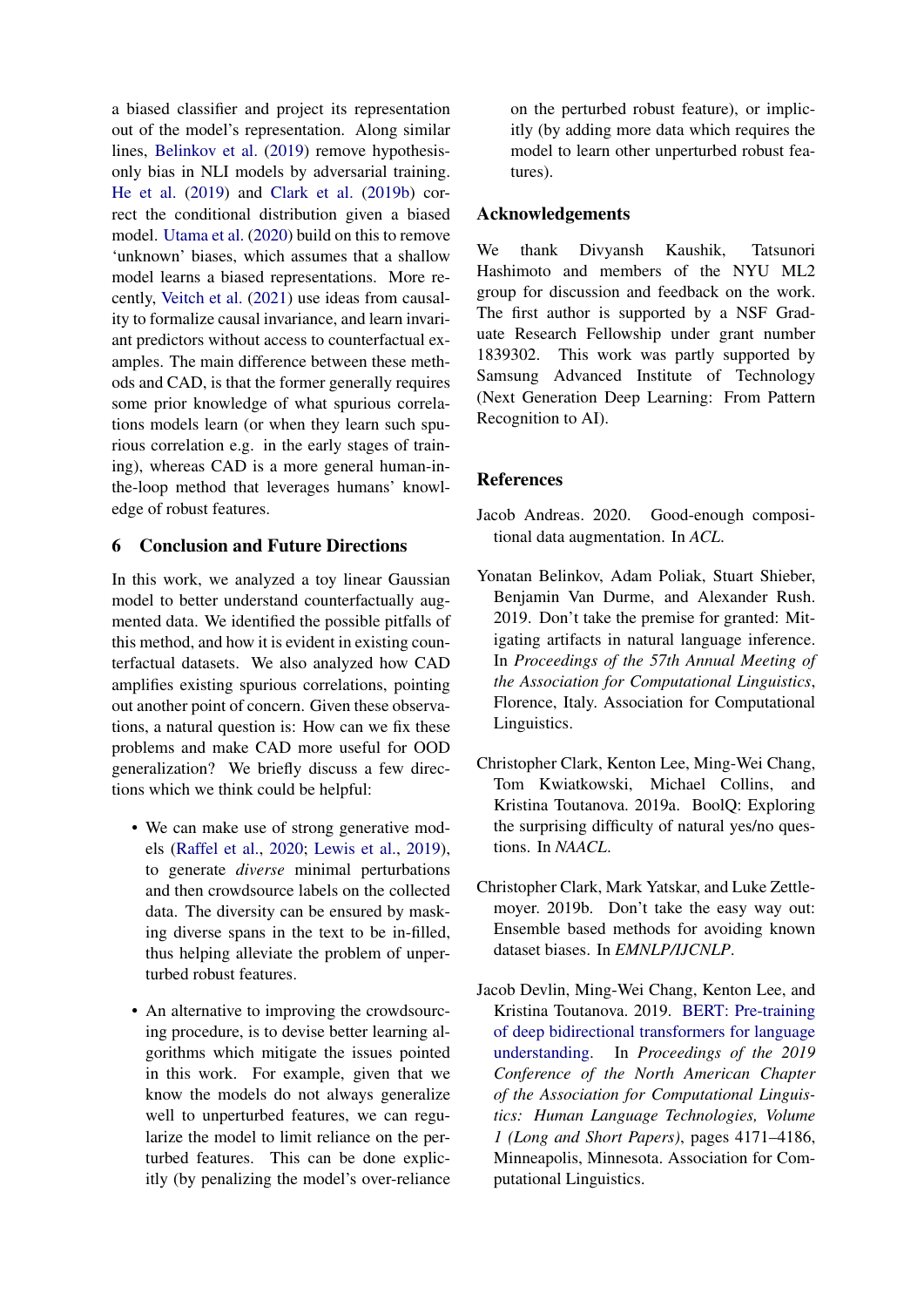- <span id="page-9-13"></span>M. Gardner, Y. Artzi, V. Basmova, J. Berant, B. Bogin, S. Chen, P. Dasigi, D. Dua, Y. Elazar, A. Gottumukkala, N. Gupta, H. Hajishirzi, G. Ilharco, D. Khashabi, K. Lin, J. Liu, N. F. Liu, P. Mulcaire, Q. Ning, S. Singh, N. A. Smith, S. Subramanian, R. Tsarfaty, E. Wallace, A. Zhang, and B. Zhou. 2020. Evaluating NLP models via contrast sets. In *Empirical Methods in Natural Language Processing (EMNLP)*.
- <span id="page-9-6"></span>S. Gururangan, S. Swayamdipta, O. Levy, R. Schwartz, S. R. Bowman, and N. A. Smith. 2018a. Annotation artifacts in natural language inference data. In *North American Association for Computational Linguistics (NAACL)*.
- <span id="page-9-9"></span>Suchin Gururangan, Swabha Swayamdipta, Omer Levy, Roy Schwartz, Samuel R. Bowman, and Noah A. Smith. 2018b. Annotation artifacts in natural language inference data. In *NAACL-HLT*.
- <span id="page-9-14"></span>H. He, S. Zha, and H. Wang. 2019. Unlearn dataset bias for natural language inference by fitting the residual. In *Proceedings of the EMNLP Workshop on Deep Learning for Low-Resource NLP*.
- <span id="page-9-4"></span>William Huang, Haokun Liu, and Samuel R. Bowman. 2020. [Counterfactually-augmented SNLI](https://doi.org/10.18653/v1/2020.insights-1.13) [training data does not yield better generalization](https://doi.org/10.18653/v1/2020.insights-1.13) [than unaugmented data.](https://doi.org/10.18653/v1/2020.insights-1.13) In *Proceedings of the First Workshop on Insights from Negative Results in NLP*, pages 82–87, Online. Association for Computational Linguistics.
- <span id="page-9-11"></span>Robin Jia and Percy Liang. 2016. Data recombination for neural semantic parsing. *ArXiv*, abs/1606.03622.
- <span id="page-9-2"></span>Divyansh Kaushik, Eduard Hovy, and Zachary C Lipton. 2020. Learning the difference that makes a difference with counterfactuallyaugmented data. In *International Conference on Learning Representations (ICLR)*.
- <span id="page-9-3"></span>Divyansh Kaushik, Amrith Setlur, Eduard H Hovy, and Zachary Chase Lipton. 2021. [Ex](https://openreview.net/forum?id=HHiiQKWsOcV)[plaining the efficacy of counterfactually aug](https://openreview.net/forum?id=HHiiQKWsOcV)[mented data.](https://openreview.net/forum?id=HHiiQKWsOcV) In *International Conference on Learning Representations*.
- <span id="page-9-8"></span>Daniel Khashabi, Snigdha Chaturvedi, Michael Roth, Shyam Upadhyay, and Dan Roth. 2018.

Looking beyond the surface:a challenge set for reading comprehension over multiple sentences. In *NAACL*.

- <span id="page-9-5"></span>Daniel Khashabi, Tushar Khot, and Ashish Sabharwal. 2020. [More bang for your buck: Nat](https://doi.org/10.18653/v1/2020.emnlp-main.12)[ural perturbation for robust question answering.](https://doi.org/10.18653/v1/2020.emnlp-main.12) In *Proceedings of the 2020 Conference on Empirical Methods in Natural Language Processing (EMNLP)*, pages 163–170, Online. Association for Computational Linguistics.
- <span id="page-9-15"></span>M. Lewis, Y. Liu, N. Goyal, M. Ghazvininejad, A. Mohamed, O. Levy, V. Stoyanov, and L. Zettlemoyer. 2019. BART: Denoising sequence-to-sequence pre-training for natural language generation, translation, and comprehension. *arXiv preprint arXiv:1910.13461*.
- <span id="page-9-7"></span>Y. Liu, Myle Ott, Naman Goyal, Jingfei Du, Mandar Joshi, Danqi Chen, Omer Levy, M. Lewis, Luke Zettlemoyer, and Veselin Stoyanov. 2019. Roberta: A robustly optimized bert pretraining approach. *ArXiv*, abs/1907.11692.
- <span id="page-9-12"></span>Kaiji Lu, Piotr Mardziel, Fangjing Wu, Preetam Amancharla, and A. Datta. 2020. Gender bias in neural natural language processing. In *Logic, Language, and Security*.
- <span id="page-9-0"></span>Tom McCoy, Ellie Pavlick, and Tal Linzen. 2019. [Right for the wrong reasons: Diagnosing syn](https://doi.org/10.18653/v1/P19-1334)[tactic heuristics in natural language inference.](https://doi.org/10.18653/v1/P19-1334) In *Proceedings of the 57th Annual Meeting of the Association for Computational Linguistics*, pages 3428–3448, Florence, Italy. Association for Computational Linguistics.
- <span id="page-9-10"></span>Junghyun Min, R. Thomas McCoy, Dipanjan Das, Emily Pitler, and Tal Linzen. 2020. Syntactic data augmentation increases robustness to inference heuristics. In *Proceedings of the 58th Annual Meeting of the Association for Computational Linguistics*, Seattle, Washington. Association for Computational Linguistics.
- <span id="page-9-1"></span>Aakanksha Naik, Abhilasha Ravichander, Norman Sadeh, Carolyn Rose, and Graham Neubig. 2018. [Stress test evaluation for natural lan](https://www.aclweb.org/anthology/C18-1198)[guage inference.](https://www.aclweb.org/anthology/C18-1198) In *Proceedings of the 27th International Conference on Computational Linguistics*, pages 2340–2353, Santa Fe, New Mexico, USA. Association for Computational Linguistics.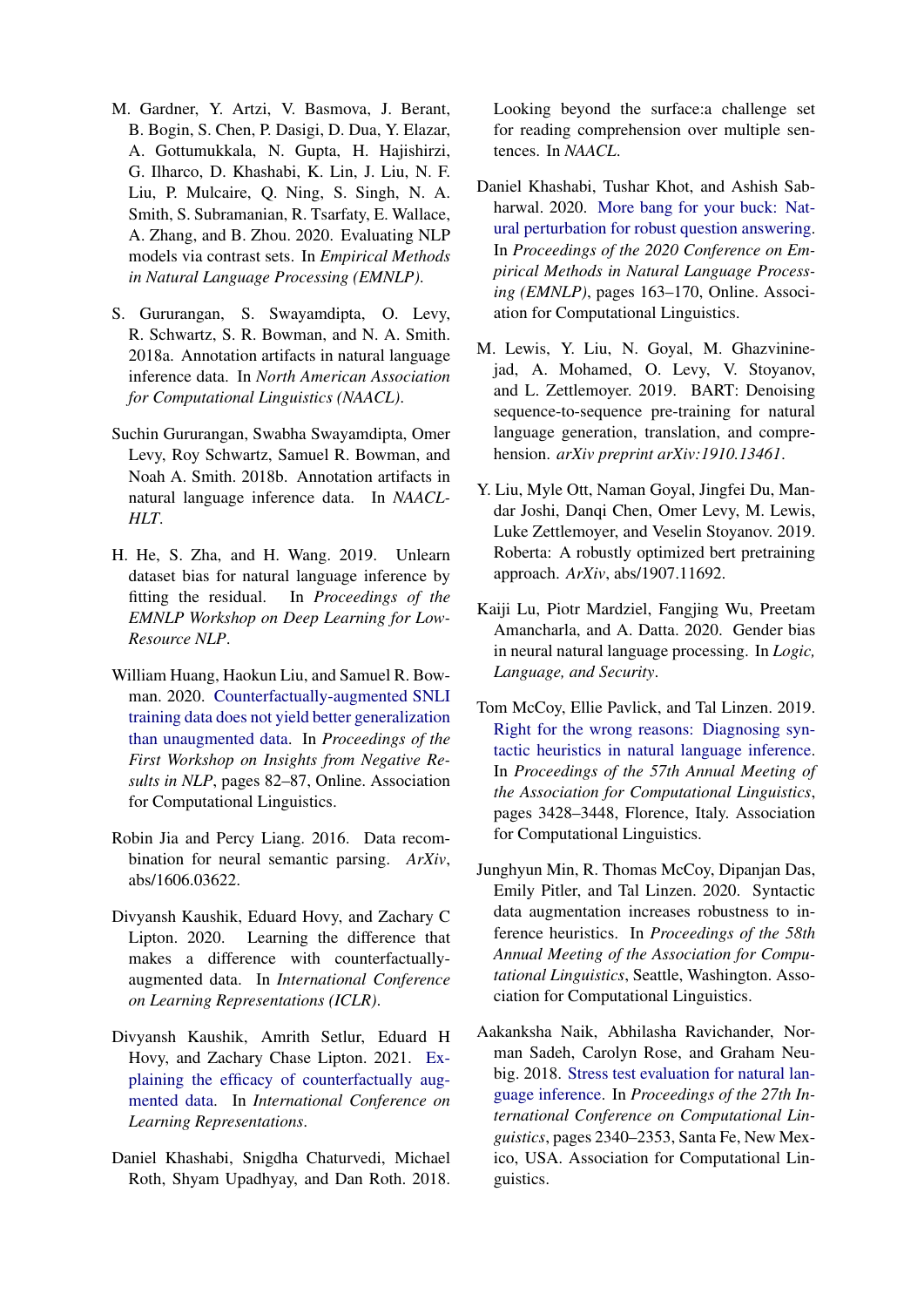- <span id="page-10-11"></span>Nathan Ng, Kyunghyun Cho, and Marzyeh Ghassemi. 2020. SSMBA: Self-supervised manifold based data augmentation for improving out-ofdomain robustness. In *Proceedings of the 2020 Conference on Empirical Methods in Natural Language Processing (EMNLP)*, Online. Association for Computational Linguistics.
- <span id="page-10-2"></span>Matthew Peters, Mark Neumann, Mohit Iyyer, Matt Gardner, Christopher Clark, Kenton Lee, and Luke Zettlemoyer. 2018. [Deep contextu](https://doi.org/10.18653/v1/N18-1202)[alized word representations.](https://doi.org/10.18653/v1/N18-1202) In *Proceedings of the 2018 Conference of the North American Chapter of the Association for Computational Linguistics: Human Language Technologies, Volume 1 (Long Papers)*, pages 2227– 2237, New Orleans, Louisiana. Association for Computational Linguistics.
- <span id="page-10-16"></span>Colin Raffel, Noam Shazeer, Adam Roberts, Katherine Lee, Sharan Narang, Michael Matena, Yanqi Zhou, Wei Li, and Peter J. Liu. 2020. [Exploring the limits of transfer learning](http://jmlr.org/papers/v21/20-074.html) [with a unified text-to-text transformer.](http://jmlr.org/papers/v21/20-074.html) *Journal of Machine Learning Research*, 21(140):1–67.
- <span id="page-10-0"></span>Pranav Rajpurkar, Jian Zhang, Konstantin Lopyrev, and Percy Liang. 2016. [SQuAD: 100,000+](https://doi.org/10.18653/v1/D16-1264) [questions for machine comprehension of text.](https://doi.org/10.18653/v1/D16-1264) In *Proceedings of the 2016 Conference on Empirical Methods in Natural Language Processing*, pages 2383–2392, Austin, Texas. Association for Computational Linguistics.
- <span id="page-10-5"></span>E. Rosenfeld, P. Ravikumar, and A. Risteski. 2020. The risks of invariant risk minimization. *arXiv preprint arXiv:2010.05761*.
- <span id="page-10-6"></span>B. Scholkopf, D. Janzing, J. Peters, E. Sgouritsa, K. Zhang, and J. Mooij. 2012. On causal and anticausal learning. In *International Conference on Machine Learning (ICML)*.
- <span id="page-10-10"></span>Rico Sennrich, B. Haddow, and Alexandra Birch. 2016. Improving neural machine translation models with monolingual data. *ArXiv*, abs/1511.06709.
- <span id="page-10-8"></span>Lifu Tu, Garima Lalwani, Spandana Gella, and He He. 2020. [An empirical study on robust](https://doi.org/10.1162/tacl_a_00335)[ness to spurious correlations using pre-trained](https://doi.org/10.1162/tacl_a_00335) [language models.](https://doi.org/10.1162/tacl_a_00335) *Transactions of the Association for Computational Linguistics*, 8:621–633.
- <span id="page-10-14"></span>Prasetya Ajie Utama, Nafise Sadat Moosavi, and Iryna Gurevych. 2020. Towards debiasing NLU models from unknown biases. In *Proceedings of the 2020 Conference on Empirical Methods in Natural Language Processing (EMNLP)*, Online. Association for Computational Linguistics.
- <span id="page-10-15"></span>Victor Veitch, Alexander D'Amour, Steve Yadlowsky, and Jacob Eisenstein. 2021. [Counter](http://arxiv.org/abs/2106.00545)[factual invariance to spurious correlations: Why](http://arxiv.org/abs/2106.00545) [and how to pass stress tests.](http://arxiv.org/abs/2106.00545)
- <span id="page-10-1"></span>A. Wang, A. Singh, J. Michael, F. Hill, O. Levy, and S. R. Bowman. 2018a. Glue: A multitask benchmark and analysis platform for natural language understanding. *arXiv preprint arXiv:1804.07461*.
- <span id="page-10-13"></span>Y. Wang, B. Dai, L. Kong, X. Ma, S. M. Erfani, J. Bailey, S. Xia, L. Song, and H. Zha. 2018b. Learning deep hidden nonlinear dynamics from aggregate data. In *Uncertainty in Artificial Intelligence (UAI)*.
- <span id="page-10-3"></span>Zhao Wang and A. Culotta. 2020. Identifying spurious correlations for robust text classification. *ArXiv*, abs/2010.02458.
- <span id="page-10-9"></span>Jason Wei and K. Zou. 2019. Eda: Easy data augmentation techniques for boosting performance on text classification tasks. *ArXiv*, abs/1901.11196.
- <span id="page-10-7"></span>Thomas Wolf, Lysandre Debut, Victor Sanh, Julien Chaumond, Clement Delangue, Anthony Moi, Pierric Cistac, Tim Rault, R'emi Louf, Morgan Funtowicz, and Jamie Brew. 2019. Huggingface's transformers: State-ofthe-art natural language processing. *ArXiv*, abs/1910.03771.
- <span id="page-10-4"></span>Tongshuang Wu, Marco Tulio Ribeiro, Jeffrey Heer, and Daniel S. Weld. 2021. [Polyjuice: Au](http://arxiv.org/abs/2101.00288)[tomated, general-purpose counterfactual gener](http://arxiv.org/abs/2101.00288)[ation.](http://arxiv.org/abs/2101.00288)
- <span id="page-10-12"></span>Ran Zmigrod, Sabrina J. Mielke, H. Wallach, and Ryan Cotterell. 2019. Counterfactual data augmentation for mitigating gender stereotypes in languages with rich morphology. In *ACL*.

## A Additional Experiments & Results

Here, we report more details on the experiments as well as present some additional results.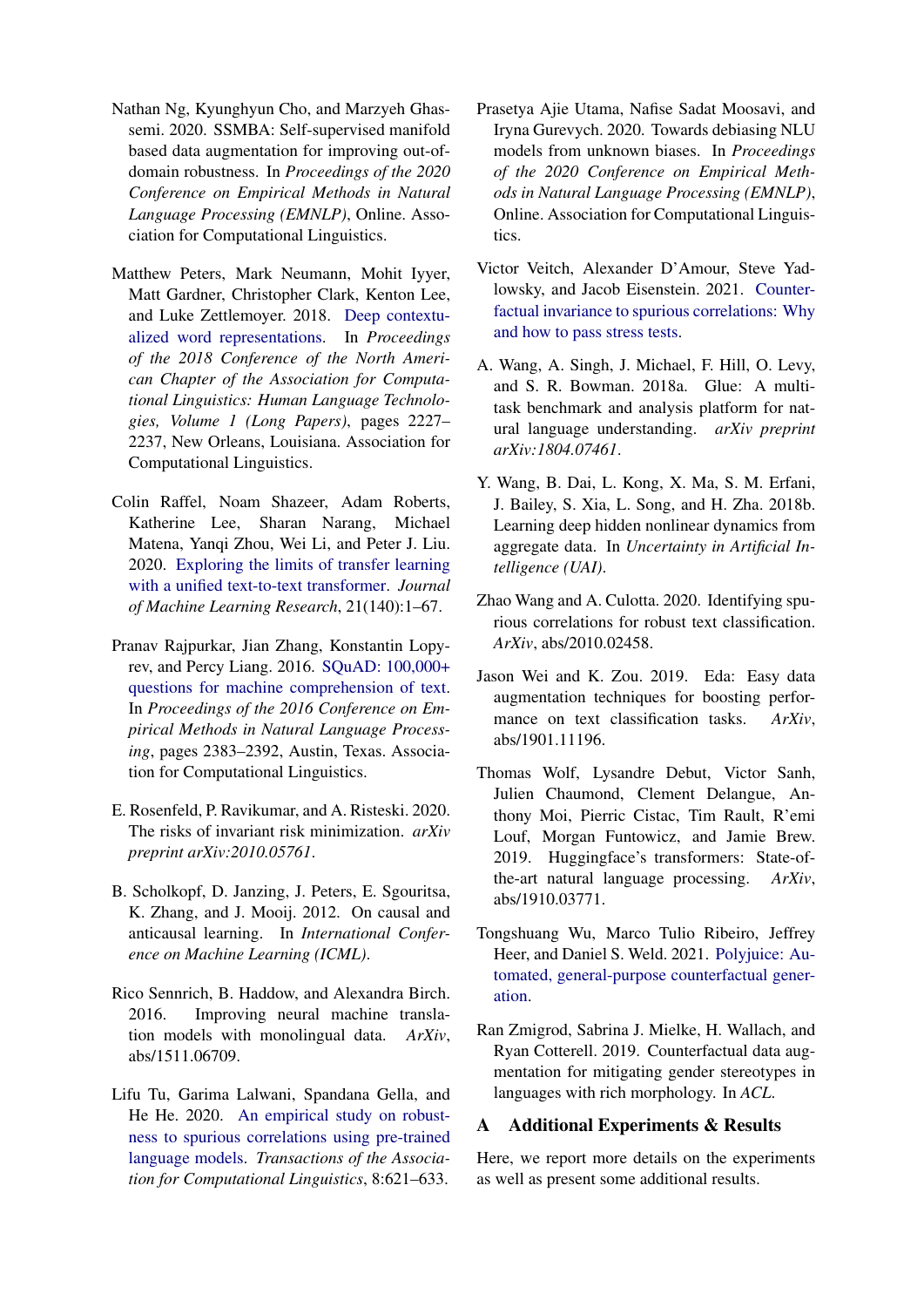| <b>Test Set</b> | Size (NLI) | Size (QA) |
|-----------------|------------|-----------|
| lexical         | 406        | 314       |
| resemantic      | 640        | 332       |
| negation        | 80         | 268       |
| quantifier      | 206        | 80        |
| insert          | 376        | 118       |
| delete          | 250        |           |

<span id="page-11-1"></span>Table 6: Size of the tests sets corresponding to the different perturbation types for both NLI and QA. For QA, the number of examples in delete were extremely small and hence we do not use that perturbation type for QA.

### A.1 Dataset Details

The size of the training datasets and how they are constructed are described in Section [3.2.](#page-3-3) Here, we give more details on the size of the various test sets used in the experiments. The size of the CAD datasets for the different perturbation types are given Table [6](#page-11-1) for both NLI and QA. Note that all the test sets contain paired counterfactual examples i.e. the seed examples and their perturbations belonging to that specific perturbation type.

### <span id="page-11-0"></span>A.2 Accounting for small dataset sizes

The experiments in Section [3.2](#page-3-3) were run for 5 different random initializations, and we report the mean and standard deviation across the random seeds. For completeness, we also report results when using different subsamples of the SNLI dataset. Table [7](#page-12-0) shows the mean and standard deviation across 5 different subsamples, along with the rest of the results which were presented in Section [3.3.](#page-3-2) We observe that even though there is variance in results across the different subsamples, majority of the trends reported in [3.3](#page-3-2) are consistent across the different subsamples — CAD performs well on aligned test sets, but does not necessarily generalize to unaligned test sets.

To account for the small dataset sizes, we also ran an experiment using the NLI CAD dataset analogous to the QA setup — use a larger number of SNLI examples (7000) and replace a small percentage of them (10%) with perturbations of the corresponding perturbation type. We ensure that the original examples from which the perturbations were generated are also present in the dataset. Thus, all the experiments will have much larger dataset sizes than before (7000 vs 1400), while still using counterfactual examples gener-

ated only by one specific perturbation type. The results for this experiment are reported in Table [8.](#page-12-1) We observe that CAD still performs best on aligned test sets but only marginally — this happens since a large fraction of the dataset (90%) is similar across all the experiments. Although CAD performs worse on unaligned test sets than the aligned test sets, it does not necessarily perform worse than the SNLI baseline — this happens since the larger number of seed examples will implicitly regularize the model from overfitting to that specific perturbation type.